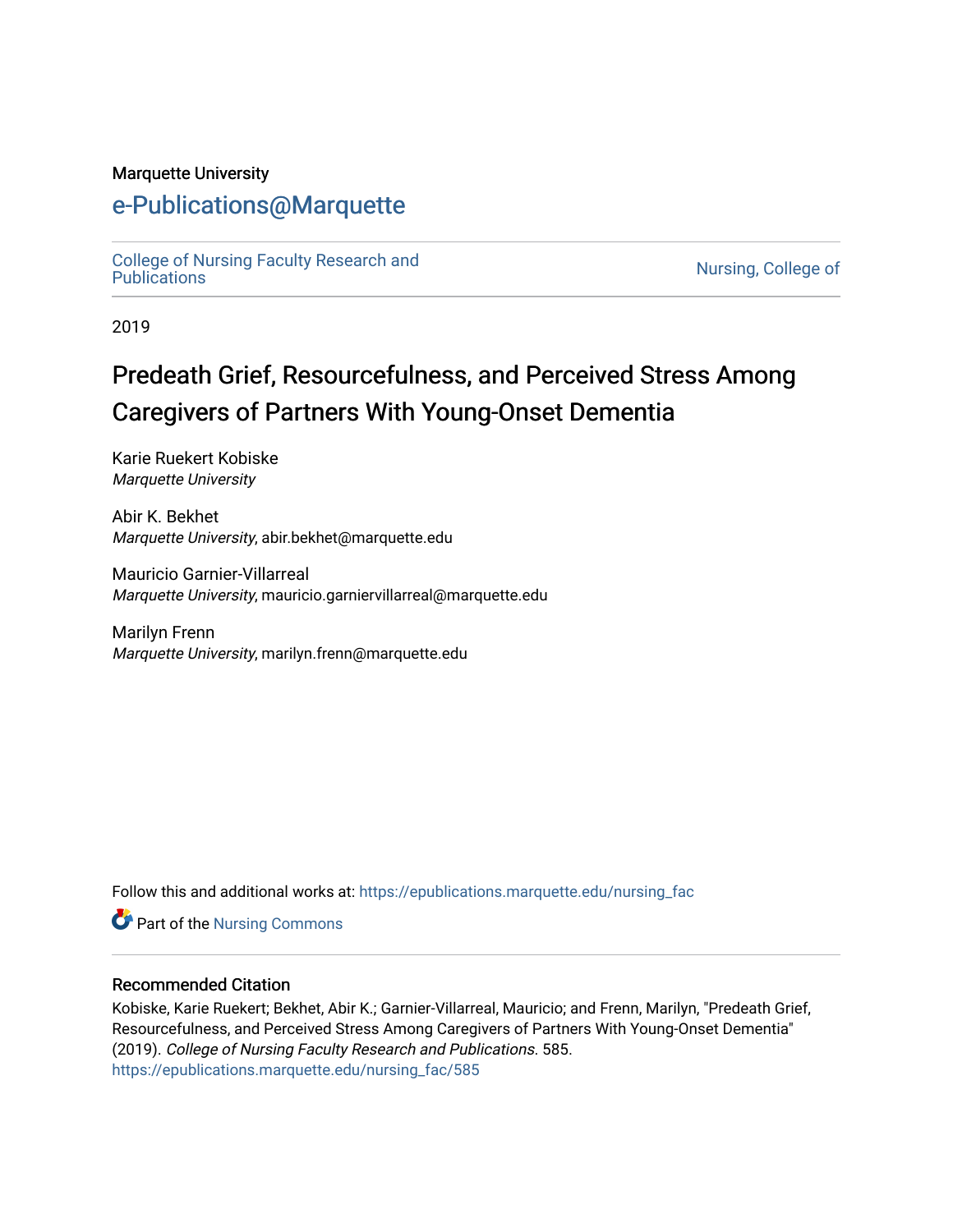**Marquette University**

## **e-Publications@Marquette**

## *Nursing Faculty Research and Publications/College of Nursing*

*This paper is NOT THE PUBLISHED VERSION;* **but the author's final, peer-reviewed manuscript.** The published version may be accessed by following the link in the citation below.

*Western Journal of Nursing Research*, (2018) Online before print. DOI. This article is © Sage Publications and permission has been granted for this version to appear in [e-Publications@Marquette.](http://epublications.marquette.edu/) Sage Publications does not grant permission for this article to be further copied/distributed or hosted elsewhere without the express permission from Sage Publications.

# Predeath Grief, Resourcefulness, and Perceived Stress Among Caregivers of Partners with Young-Onset Dementia

#### **Karie Ruekert Kobiske**

Marquette University, Milwaukee, WI, USA **Abir K. Bekhet** Marquette University, Milwaukee, WI, USA **Mauricio Garnier-Villarreal** Marquette University, Milwaukee, WI, USA **Marilyn Frenn** Marquette University, Milwaukee, WI, USA

## Abstract

More than 200,000 Americans are currently diagnosed with young-onset dementia (YOD). YOD is dementia diagnosed prior to the age of 65. Most persons of YOD are cared for by their partners. Using the theoretical framework of Resilience Theory, this cross-sectional, correlational study examined the moderating effects of personal and social resourcefulness on the relationship between predeath grief and perceived stress among 104 YOD caregiving partners (life partners/spouses) using an online survey platform. Results indicated a large positive correlation between predeath grief and caregiver perceived stress (r = .65; p < .001). Together predeath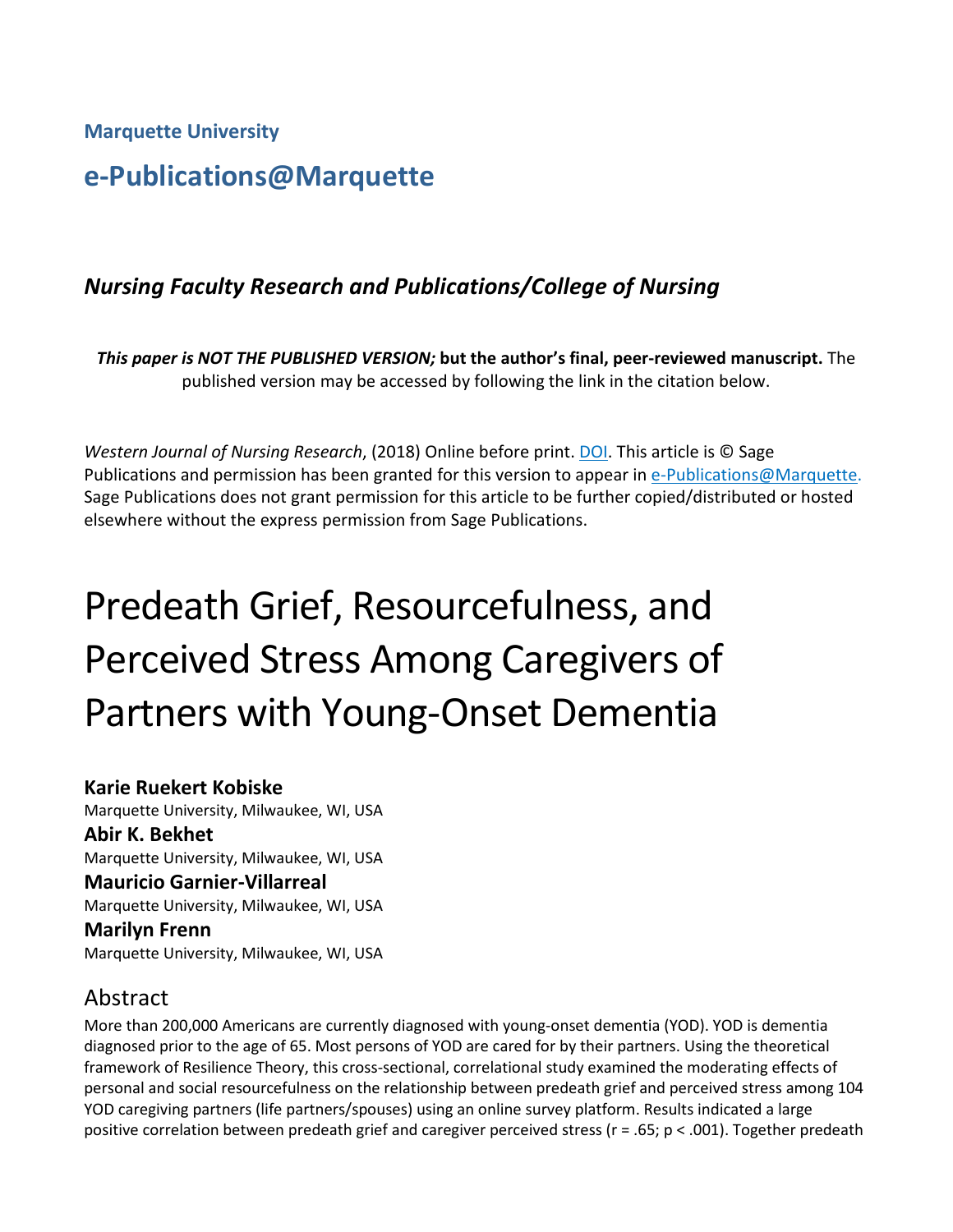grief, personal resourcefulness and social resourcefulness explained 51.5% of the variance in perceived stress. Personal resourcefulness did not moderate the relationship. Social resourcefulness did positively moderate this relationship between predeath grief and perceived stress. These findings allow for a better understanding of the caregiving experience for a partner with YOD and creates opportunities for future research studies.

### Keywords

[caregiver stress,](https://journals.sagepub.com/keyword/Caregiver+Stress) [partner,](https://journals.sagepub.com/keyword/Partner) [predeath grief,](https://journals.sagepub.com/keyword/Predeath+Grief) [resourcefulness,](https://journals.sagepub.com/keyword/Resourcefulness) [young-onset dementia](https://journals.sagepub.com/keyword/Young-onset+Dementia)

## Introduction

Currently, more than 200,000 Americans are diagnosed with young-onset dementia (YOD). YOD is any form of dementia, including Alzheimer's disease that occurs prior to the age of 65 years [\(Alzheimer's Association, 2018\)](https://journals.sagepub.com/doi/10.1177/0193945918806689). This number is thought to underrepresent the actual incidence of YOD due to a delay in diagnosis, which frequently results from an initial misdiagnosis by primary care health professionals [\(Alzheimer's Association,](https://journals.sagepub.com/doi/10.1177/0193945918806689)  [2018\)](https://journals.sagepub.com/doi/10.1177/0193945918806689). Also, in many circumstances, there is a delay in seeking a diagnosis due to a perceived stigma by patients and families [\(Alzheimer's Association, 2018\)](https://journals.sagepub.com/doi/10.1177/0193945918806689). YOD has been used interchangeably with the terms "early-onset dementia" and "early-onset alzheimer's disease" [\(Alzheimer's Association, 2006\)](https://journals.sagepub.com/doi/10.1177/0193945918806689). Practitioners prefer the term YOD to avoid confusion between the staging of dementia as "early dementia" or "early Alzheimer's disease" versus diagnosis prior to the age of 65 [\(Alzheimer's Association, 2018\)](https://journals.sagepub.com/doi/10.1177/0193945918806689). YOD has occurred as early as people in their 20s and 30s but is more commonly seen in people in their 40s and 50s [\(Alzheimer's Association, 2018\)](https://journals.sagepub.com/doi/10.1177/0193945918806689). Caregiving for a partner with YOD creates challenges resulting from changes in relationships and household dynamics [\(Alzheimer's Association, 2006;](https://journals.sagepub.com/doi/10.1177/0193945918806689) [Flynn & Mulcahy, 2013\)](https://journals.sagepub.com/doi/10.1177/0193945918806689).

## YOD and Caregiving Partners

Caregiving for a partner (life partner/spouse) diagnosed with YOD has unique challenges including multiple losses resulting from the functional, cognitive, and behavioral declines which can be demanding and stressful for the caregiver [\(Alzheimer's Association, 2006;](https://journals.sagepub.com/doi/10.1177/0193945918806689) [Flynn & Mulcahy, 2013;](https://journals.sagepub.com/doi/10.1177/0193945918806689) [Romero, Ott, & Kelber, 2014;](https://journals.sagepub.com/doi/10.1177/0193945918806689) [van Vliet, de](https://journals.sagepub.com/doi/10.1177/0193945918806689)  [Vugt, Bakker, Koopmans, & Verhey, 2010\)](https://journals.sagepub.com/doi/10.1177/0193945918806689). These losses experienced by the caregiver of a partner diagnosed with YOD may result in predeath grief (PDG). PDG may contribute to high levels of burden and stress that are often reported by caregivers of partners with YOD. High levels of stress have resulted in increased incidence of depression, anxiety, hopelessness, as well as development or exacerbation of chronic illness such as cardiovascular disease along with increased mortality for these caregivers [\(Alzheimer's Association,](https://journals.sagepub.com/doi/10.1177/0193945918806689)  [2006;](https://journals.sagepub.com/doi/10.1177/0193945918806689) [Petriwskyj, Parker, O'Dwyer, Moyle, & Nucifora, 2016\)](https://journals.sagepub.com/doi/10.1177/0193945918806689).

PDG exposes family members to the risk of maladaptation and depression as they watched the social and intellectual death of their loved one due to dementia [\(Marwit & Meuser, 2005\)](https://journals.sagepub.com/doi/10.1177/0193945918806689). [Lindauer and Harvath](https://journals.sagepub.com/doi/10.1177/0193945918806689)  [\(2014\)d](https://journals.sagepub.com/doi/10.1177/0193945918806689)efined the concept of PDG in caregivers of persons diagnosed with dementia as the "emotional and physical response to the perceived loss in a valued care recipient" (p. 2203). Caregivers of partners with YOD experienced PDG in the loss of the reciprocal relationship [\(Lindauer & Harvath, 2014;](https://journals.sagepub.com/doi/10.1177/0193945918806689) [Marwit & Meuser, 2005\)](https://journals.sagepub.com/doi/10.1177/0193945918806689) which has been associated with sadness, loneliness, and frustration [\(Flynn & Mulcahy, 2013\)](https://journals.sagepub.com/doi/10.1177/0193945918806689). This differs from anticipatory grief since with PDG there is a disruption in the relationship and in the communication with the partner, resulting in a loss of personhood [\(Lindauer & Harvath, 2014;](https://journals.sagepub.com/doi/10.1177/0193945918806689) [Marwit & Meuser, 2005\)](https://journals.sagepub.com/doi/10.1177/0193945918806689). The care partner may be experiencing a loss of the partner "who used to be" even when the partner is still present in a physical sense.

Caregiving partners of a person diagnosed with YOD also experience PDG with the losses associated with job loss, financial loss, companionship loss, social loss, and other personal loss. These other personal losses include loss of personal freedom, recreation opportunities, personal identity, and personal health (Svanberg, Spector, & [Stott, 2011;](https://journals.sagepub.com/doi/10.1177/0193945918806689) [Wawrziczny, Pasquier, Ducharme, Kergoat, & Antoine, 2017\)](https://journals.sagepub.com/doi/10.1177/0193945918806689). In addition, there is ambiguous loss that occurs when the life partner is physically present but not able to be part of the dynamic psychosocial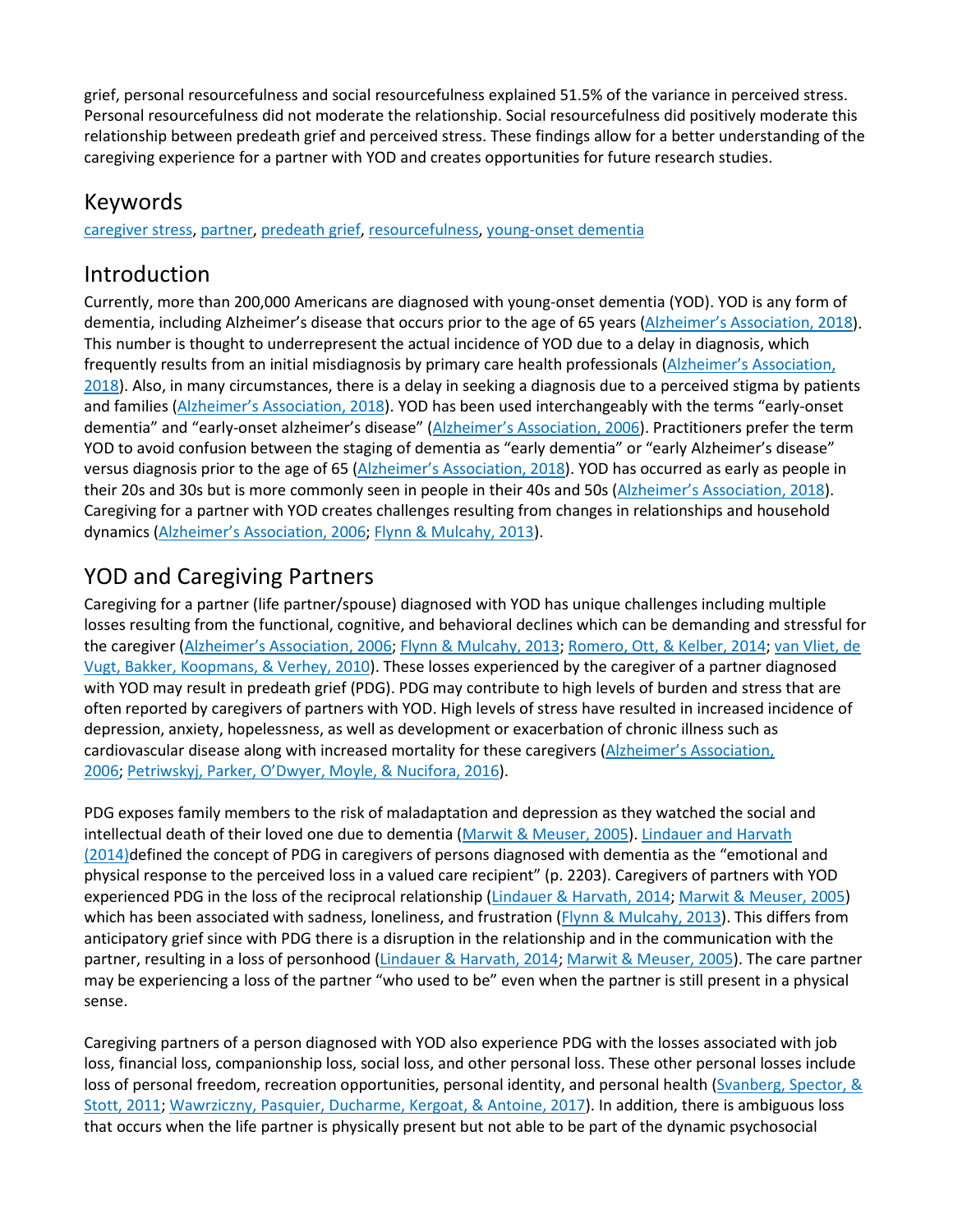relationship between the couple [\(Frank, 2007;](https://journals.sagepub.com/doi/10.1177/0193945918806689) [Svanberg et al., 2011\)](https://journals.sagepub.com/doi/10.1177/0193945918806689). The partner also faces the loss of future hopes and dreams which includes the loss of all the plans the couple may have made prior to the YOD diagnosis [\(Wawrziczny et al., 2017\)](https://journals.sagepub.com/doi/10.1177/0193945918806689).

For caregivers of persons with YOD, PDG also results from a continual loss that occurs because of the disease trajectory with new losses occurring as the dementia progresses [\(Lindauer & Harvath, 2014\)](https://journals.sagepub.com/doi/10.1177/0193945918806689). With the progressive deterioration in functioning experienced with a YOD diagnosis, losses continue to cascade as the care recipient moves from the inability to work outside the home to inability to help around the house to inability to care for self [\(Alzheimer's Association, 2006;](https://journals.sagepub.com/doi/10.1177/0193945918806689) [Meuser, Marwit, & Sanders, 2004\)](https://journals.sagepub.com/doi/10.1177/0193945918806689). In addition, the care recipient slowly loses the ability to actively engage in social settings and in the reciprocal relationship with the caregiving partner [\(Alzheimer's Association, 2006;](https://journals.sagepub.com/doi/10.1177/0193945918806689) [Lindauer & Harvath, 2014;](https://journals.sagepub.com/doi/10.1177/0193945918806689) [Marwit & Meuser, 2005;](https://journals.sagepub.com/doi/10.1177/0193945918806689) [Millenaar](https://journals.sagepub.com/doi/10.1177/0193945918806689)  [et al., 2016;](https://journals.sagepub.com/doi/10.1177/0193945918806689) [Warchol-Biedermann et al., 2014\)](https://journals.sagepub.com/doi/10.1177/0193945918806689). This downward spiral of losses compounds PDG as the caregiving partner grieves for their previous life together [\(Alzheimer's Association, 2006;](https://journals.sagepub.com/doi/10.1177/0193945918806689) [Meuser et al., 2004;](https://journals.sagepub.com/doi/10.1177/0193945918806689) [Millenaar et](https://journals.sagepub.com/doi/10.1177/0193945918806689)  [al., 2016;](https://journals.sagepub.com/doi/10.1177/0193945918806689) [Warchol-Biedermann et al., 2014\)](https://journals.sagepub.com/doi/10.1177/0193945918806689).

Resourcefulness skills have been found to be a protective factor for caregivers of persons with dementias diagnosed after the age of 65 [\(Bekhet, 2013;](https://journals.sagepub.com/doi/10.1177/0193945918806689) [Zauszniewski, Lau, & Tithiphontumrong, 2006\)](https://journals.sagepub.com/doi/10.1177/0193945918806689). Resourcefulness was originally defined as behaviors and skills that allow for adjustment against disruption [\(Rosenbaum, 1990\)](https://journals.sagepub.com/doi/10.1177/0193945918806689). More recent definitions of resourcefulness include two complimentary parts known as personal resourcefulness and social resourcefulness [\(Zauszniewski et al., 2006\)](https://journals.sagepub.com/doi/10.1177/0193945918806689). Personal resourcefulness is the ability to function and maintain daily independence often referred to as "self-help" [\(Bekhet, 2013;](https://journals.sagepub.com/doi/10.1177/0193945918806689) [Zauszniewski et al., 2006\)](https://journals.sagepub.com/doi/10.1177/0193945918806689). Whereas, social resourcefulness (help seeking) is the ability to seek out, find, and ask for help when needed (Bekhet, [2013;](https://journals.sagepub.com/doi/10.1177/0193945918806689) [Zauszniewski et al., 2006\)](https://journals.sagepub.com/doi/10.1177/0193945918806689). Social resourcefulness is an external process of seeking assistance from other individuals or agencies when one is no longer able to successfully manage on one's own [\(Zauszniewski et al.,](https://journals.sagepub.com/doi/10.1177/0193945918806689)  [2006\)](https://journals.sagepub.com/doi/10.1177/0193945918806689). The ability to self-help and seek-help are behaviors that are important for managing stressful situations and cope with adverse events [\(Zauszniewski et al., 2006\)](https://journals.sagepub.com/doi/10.1177/0193945918806689). Both personal and social resourcefulness skills are important for optimizing well-being, health promotion, and health maintenance.

Caregiver perceived stress (PS) is the result of how unpredictable, uncontrolled, and overloaded an individual finds life events which is a frequent experience of caregivers of partners with YOD (Cohen, Kamarck, & [Mermelstein, 1983\)](https://journals.sagepub.com/doi/10.1177/0193945918806689). In [2004,](https://journals.sagepub.com/doi/10.1177/0193945918806689) the Alzheimer's Association and National Alliance on Caregiving concluded that caregivers for persons with dementia carry a uniquely heavy caregiving burden due to the physically and emotionally demanding caregiving role of persons with dementia resulting in high levels of stress and taking a heavy toll on family life [\(Wilks & Croom, 2008\)](https://journals.sagepub.com/doi/10.1177/0193945918806689). [Allen and colleagues \(2017\)](https://journals.sagepub.com/doi/10.1177/0193945918806689) concluded, in a systematic review examining the psychobiological burden of caregiving for persons with dementia, the chronic stress of dementia caregiving results in sustained elevated cortisol level and altered immune functioning associated with depression and the development or exacerbation of chronic illness. This physical stress of YOD caregiving can exacerbate existing conditions specifically high blood pressure and diabetes [\(Alzheimer's Association, 2018\)](https://journals.sagepub.com/doi/10.1177/0193945918806689). Also, caregivers of partners diagnosed with YOD reported the development of depression secondary to their caregiving experience [\(van Vliet et al., 2010\)](https://journals.sagepub.com/doi/10.1177/0193945918806689).

Resilience has been defined as "the process of adapting well in the face of adversity, trauma, tragedy, threats or even significant sources of stress" [\(American Psychological Association, 2014,](https://journals.sagepub.com/doi/10.1177/0193945918806689) p. 4). Resilience theory proposes resilience as a dynamic process of balancing risk and protective factors in the face of adversity. Protective factors can enhance resilience by balancing out risk factors which allow for greater opportunity for positive adaptation [\(Rutter, 1985\)](https://journals.sagepub.com/doi/10.1177/0193945918806689). Resilience in caregivers of partners diagnosed with YOD is important for enhancing overall well-being for both the caregiver and the partner diagnosed with YOD during this devastating illness [\(Ducharme, Kergoat, Antoine, Pasquier, & Coulombe, 2013;](https://journals.sagepub.com/doi/10.1177/0193945918806689) [Flynn & Mulcahy, 2013\)](https://journals.sagepub.com/doi/10.1177/0193945918806689).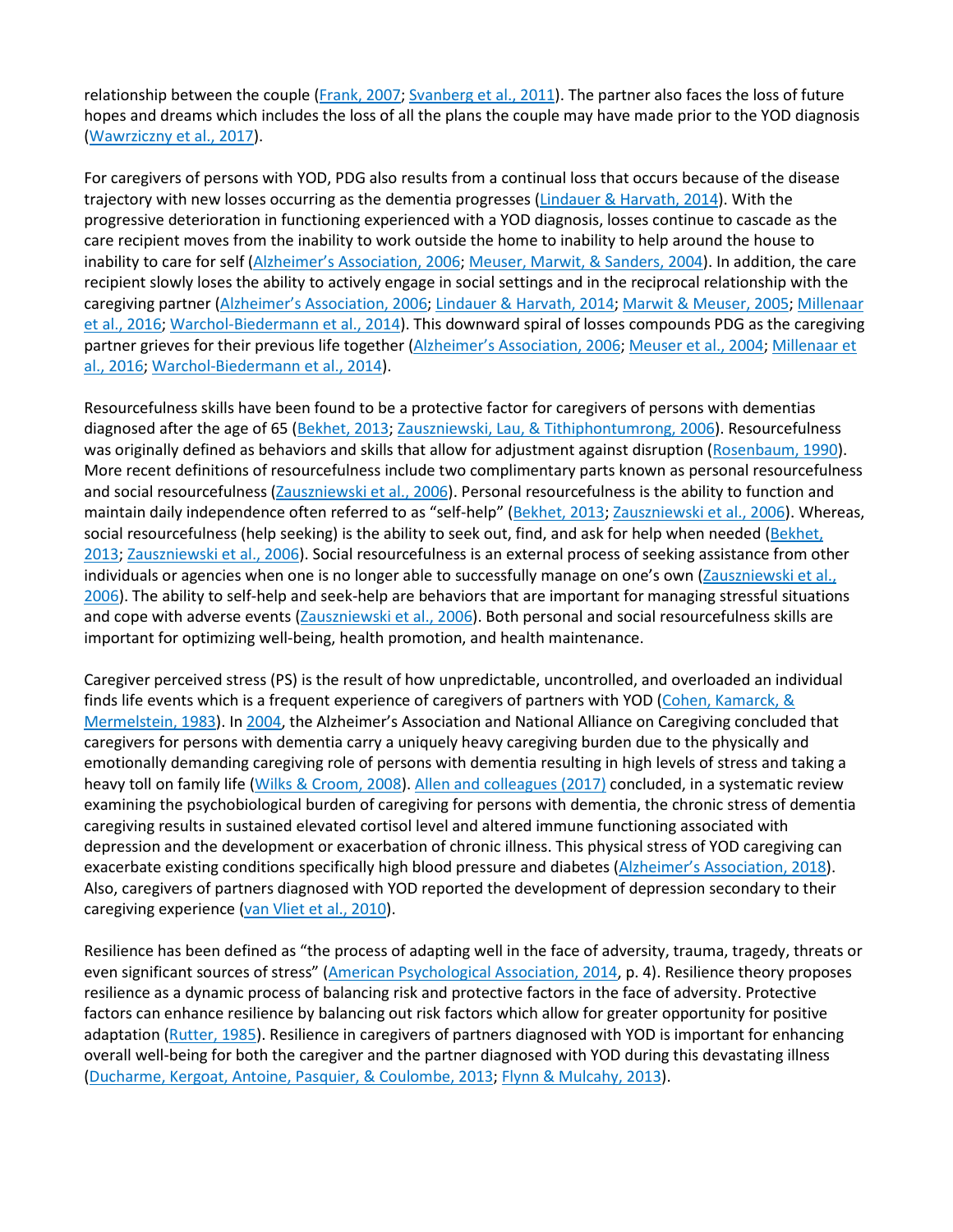## Purpose

The purpose of this study was to investigate the moderating effects of both personal resourcefulness and social resourcefulness on the relationship between PDG and PS of caregivers of partners diagnosed with YOD using the theoretical framework of Resilience Theory.

#### Hypotheses

**Hypothesis 1 (H1):** Caregiver PDG has a positive association with PS in caregivers of a partner with YOD. **Hypothesis 2 (H2):** Personal resourcefulness moderates the relationship between PDG and PS in caregivers of a partner with YOD.

**Hypothesis 3 (H3):** Social resourcefulness moderates the relationship between PDG and PS in caregivers of a partner with YOD.

## Method

#### Design

The study used a cross-sectional, correlational design to assess the moderating effects of personal and social resourcefulness on the relationship of PDG and PS of YOD caregiving partners through the online survey platform of Qualtrics. Institutional review board (IRB) approval was obtained from Marquette University prior to the initiation of the study, recruitment of caregivers of YOD, or collection of data.

#### Recruitment Strategy

A convenience sample was obtained by recruiting potential subjects via IRB preapproved fliers emailed to Alzheimer's Associations throughout Wisconsin and the United States, Departments of Aging and Disability in the State of Wisconsin, University of Kansas Alzheimer's Disease Center, Dominantly Inherited Alzheimer's Network (DIAN) Project Expanded Registry and word of mouth until the desired sample size is reached. Fliers contained a link to the survey. Participants then accessed the study at their convenience.

#### Sample

The study included a convenience sample of 104 caregivers of partners (life partner/spouse) diagnosed with YOD who were 18 years or older and able to read and understand the English language, operate computers, and navigate the Internet. Sample size of 100 (N = 100) was determined using G\*Power [\(Faul, Erdfelder, Lang, &](https://journals.sagepub.com/doi/10.1177/0193945918806689)  [Buchner, 2007](https://journals.sagepub.com/doi/10.1177/0193945918806689)) with an  $\alpha$  = .05,  $\beta$  = .8, and f2 = .1 for a small to medium effect size.

#### Data Collection Procedure

The initial screen of the survey provided participants with background information for the study, resources for participants if needed, and an agreement for their informed consent to participate or opt out of survey. Participants were informed that their participation in the study was voluntary, Internet protocol (IP) addresses would not be identified, and they could withdraw at any time without penalty. Contact information for the Alzheimer's Association, Wisconsin Family Caregiver Support Program, and State of Wisconsin resources was provided prior to participate in the study. Participants who declined the study were not identified and the data were not collected. If participants clicked yes on the informed consent screen, the survey began with measures for the construct of PDG, followed by PS and then personal and social resourcefulness. The final screen of the survey included demographic information asking participants gender, age, education, income, and self-rated health questions. Participants were able to opt out of the survey at any time. At the completion of the surveys, participants were thanked for their participation and linked to a US\$20.00 gift card. Data were collected for 104 surveys via the online survey platform of Qualtrics from fall 2017 through spring 2018.

#### **Instruments**

#### The independent variable: PDG

PDG was measured using the Marwit Meuser Caregiver Grief Inventory Short Form, which has acceptable interitem correlation as demonstrated by a Cronbach's alpha of .96 [\(Marwit & Meuser, 2005\)](https://journals.sagepub.com/doi/10.1177/0193945918806689). This 18-item instrument uses 5-point Likert-type scale ranging from 1 (strongly disagree) to 5 (strongly agree). Scores can be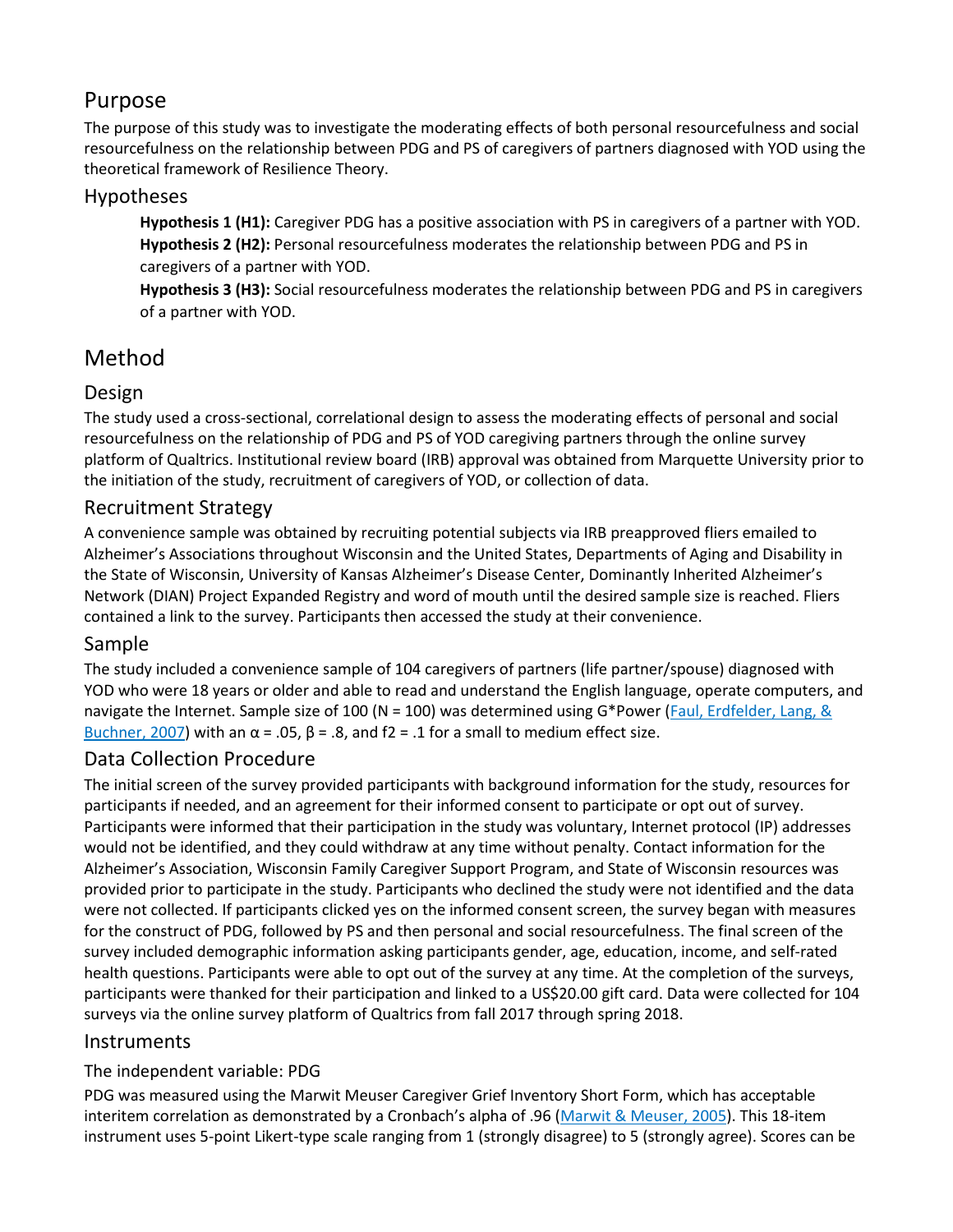determined by summing the points associated with the chosen Likert-type responses with total scores ranging from 18 to 90. Higher scores indicate greater grief [\(Marwit & Meuser, 2002\)](https://journals.sagepub.com/doi/10.1177/0193945918806689). Examples of items include "I've had to give up a great deal to be a caregiver" (Personal Sacrifice Burden), "I have this empty, sick feeling knowing that my loved one is gone" (Heartfelt Sadness and Longing), and "The people closest to me do not understand what I'm going through" (Worry and Felt Isolation) [\(Marwit & Meuser, 2005,](https://journals.sagepub.com/doi/10.1177/0193945918806689) p. 199).

#### The moderating variable: Resourcefulness

Resourcefulness was measured using the Resourcefulness Scale [\(Zauszniewski et al., 2006\)](https://journals.sagepub.com/doi/10.1177/0193945918806689). The 28-item Resourcefulness Scale has two different subscales; personal resourcefulness (16 items) and social resourcefulness (12 items). The Resourcefulness Scale uses 6-point Likert-type scale ranging from 0 (not at all like me) to 5 (very much like me). The 28 item Resourcefulness Scale scores range from 0 to 140 with higher scores indicating greater resourcefulness. Cronbach's alpha for the full scale, the Social Resourcefulness subscale, and the Personal Resourcefulness subscale were .85, .79, and .83, respectively. The personal resourcefulness subscale has 16 items with scores ranging from 0 to 80 and higher scores indicative of greater personal resourcefulness skills. An example of a personal resourcefulness item includes "When I am faced with a number of things to do, I usually plan my work" [\(Zauszniewski et al., 2006\)](https://journals.sagepub.com/doi/10.1177/0193945918806689). The social resourcefulness subscale has 12 items with scores ranging from 0 to 60 and higher scores indicative of greater social resourcefulness skills. An example of a social resourcefulness item includes "When I am feeling sad, it helps to talk to other people" [\(Zauszniewski et al., 2006\)](https://journals.sagepub.com/doi/10.1177/0193945918806689). For this study Personal Resourcefulness subscale scores and Social Resourcefulness subscale scores were examined independently.

#### The dependent variable: Caregiver stress

PS for caregivers of YOD was measured using the 14-item Perceived Stress Scale. The Cronbach's alpha for the Perceived Stress Scale ranged from .84 to .86 [\(Cohen et al., 1983\)](https://journals.sagepub.com/doi/10.1177/0193945918806689). This 14-item Perceived Stress Scale uses a 5 point Likert-type scale ranging from 0 (never) to 4 (very often). Respondents are asked to respond, "fairly quickly" in a global sense about their feelings to statements such as "In the last month, how often have you been upset because of something that happened unexpected?" [\(Cohen et al., 1983,](https://journals.sagepub.com/doi/10.1177/0193945918806689) p. 394). Results are obtained by using the mean across items. Seven items need to be reverse scored [\(Cohen et al., 1983\)](https://journals.sagepub.com/doi/10.1177/0193945918806689). Higher scores indicate higher PS [\(Cohen et al., 1983\)](https://journals.sagepub.com/doi/10.1177/0193945918806689).

#### Data Analysis

Data analysis was performed using R [\(R Core Team, 2018\)](https://journals.sagepub.com/doi/10.1177/0193945918806689) with the packages lavaan [\(Rosseel, 2012\)](https://journals.sagepub.com/doi/10.1177/0193945918806689) and semTools [\(semTools Contributors, 2018\)](https://journals.sagepub.com/doi/10.1177/0193945918806689). The reliability was evaluated with the maximal reliability (MR) coefficient, which measures reliability of a scale, unlike Cronbach's alpha which estimates interitem correlation [\(Raykov, 2012\)](https://journals.sagepub.com/doi/10.1177/0193945918806689). Mean scores for all instruments were used for statistical analysis. The initial relation between PDG and PS was set as a linear correlation to answer H1. To answer H2 and H3, regression models were used. To evaluate the moderating effect of personal resourcefulness and social resourcefulness on the regression of PDG on PS, interactions between PDG and the resourcefulness scores were calculated (PDG × Personal Resourcefulness, and PDG × Social Resourcefulness) are added as predictors of PS. The relevance of the interactions was tested by the p value of the interaction regressions and the change in R2 when the interactions are included, and finally by plotting and probing the interaction effects [\(Darlington & Hayes, 2017\)](https://journals.sagepub.com/doi/10.1177/0193945918806689). Plotting and probing the interaction estimates the intercept and slope for the regression of interest (PDG  $\rightarrow$  PS) conditional on the moderating variables, allowing for the evaluation of how personal resourcefulness and/or social resourcefulness change the regression. These regressions were evaluated in the framework of Structural Equation Modeling with path analysis [\(Kline, 2016\)](https://journals.sagepub.com/doi/10.1177/0193945918806689). Missing data were handled with Full Information Maximum Likelihood.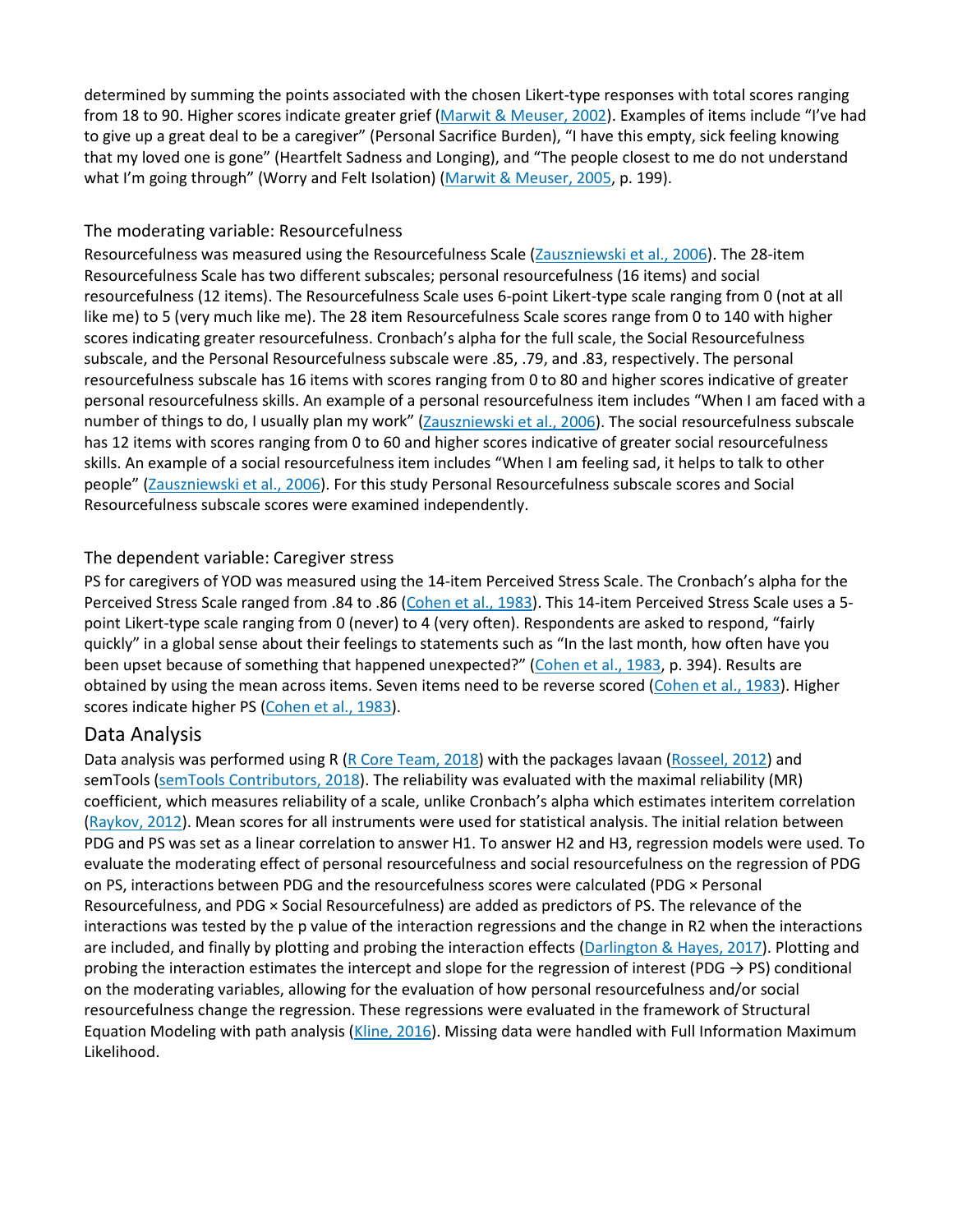## Results

## Descriptive Statistics

The sample consisted of 104 caregivers of partners diagnosed with YOD. The participants age ranged from 27 years old to 80 years old with a mean age of 58.27 (SD = 11.21). The participants had been caregiving for their partner in a range from 1 to 20 years with a mean of 5.93 (SD = 3.36). The majority of participants indicated that they were White (94.74%), female (65.26%), with a college or higher education (82.11%), and an annual household income between US\$50,000 and US\$100,000 (50.53%). The remaining participants indicated that they were Asian (2.11%), Hispanic (2.11%) or African American (1.05%). The majority of participants indicated that they had not received professional counseling, which was defined as a fee for service with a person licensed in therapy, related to their caregiving experience (58.95%) with most rating their health in the previous month as fair or better (92.63%). The remaining participants rated their health in the past month as poor (6.32%) or terrible (1.05%).

#### Data Analysis Results

The total score for scales of interest were created by averaging the item scores. The mean and standard deviations for the total scale scores are presented in [Table 1](https://journals.sagepub.com/doi/10.1177/0193945918806689) along with the MR coefficient [\(Raykov, 2012\)](https://journals.sagepub.com/doi/10.1177/0193945918806689). The MR coefficient showed that the scales have high reliability, indicating proper precision of measurement.

| <b>Variables/Concepts</b>     | <b>Measures</b>                                                          | <b>Number</b><br>of Items | M(SD)          | <b>Possible</b><br>Range | Actual<br><b>Scores</b> | Reliability<br><b>Reported in This</b><br><b>Study MR</b> |
|-------------------------------|--------------------------------------------------------------------------|---------------------------|----------------|--------------------------|-------------------------|-----------------------------------------------------------|
| Independent<br>predeath grief | Marwit Meuser<br>Caregiver Grief<br>Inventory-Short<br>Form <sup>a</sup> | 18                        | 3.54<br>(0.78) | 18-90                    | 18-90                   | .938                                                      |
| Dependent<br>Perceived stress | <b>Perceived Stress</b><br>Scale 14 <sup>b</sup>                         | 14                        | 2.13<br>(0.75) | $0 - 56$                 | $0 - 53$                | .939                                                      |
| Moderating<br>resourcefulness | <b>Resourcefulness</b><br><b>Scale<sup>c</sup></b>                       | 28                        |                | $0 - 140$                | 38-113                  |                                                           |
| Subscale                      | Social<br>resourcefulness                                                | 12                        | 2.24<br>(0.91) | $0 - 60$                 | $2 - 60$                | .919                                                      |
| Subscale                      | Personal<br>resourcefulness                                              | 16                        | 3.18<br>(0.82) | $0 - 80$                 | $0 - 74$                | .885                                                      |

| Table 1. Summary of Instruments, Descriptive and Reliabilities (N = 104). |  |  |
|---------------------------------------------------------------------------|--|--|
|---------------------------------------------------------------------------|--|--|

*Note.* MR = maximal reliability.

a.Marwit and Meuser (2005).

b.Cohen, Kamarck, and Mermelstein (1983).

c.Zauszniewski, Lau, and Tithiphontumrong (2006).

**H1:** Caregiver PDG has a positive association with caregiver PS in caregivers of a partner with YOD.

[Table 2](https://journals.sagepub.com/doi/10.1177/0193945918806689) demonstrates the correlation between scales. The relationship between PDG and PS (H1), demonstrated a large positive correlation ( $r = 0.649$ ,  $p < .001$ ). This lead to an  $R^2 = 0.42$ .

|  |            | PDGa    | <b>PSh</b> | <b>PRC</b>  | <b>SRc</b> |
|--|------------|---------|------------|-------------|------------|
|  | PDGa       | 1       |            |             |            |
|  | PSb        | .649*   | 1          |             |            |
|  | PRc        | .070    | $-.177$    | $\mathbf 1$ |            |
|  | <b>SRc</b> | $-198*$ | $-327*$    | $-.041$     | $\sim$ 1   |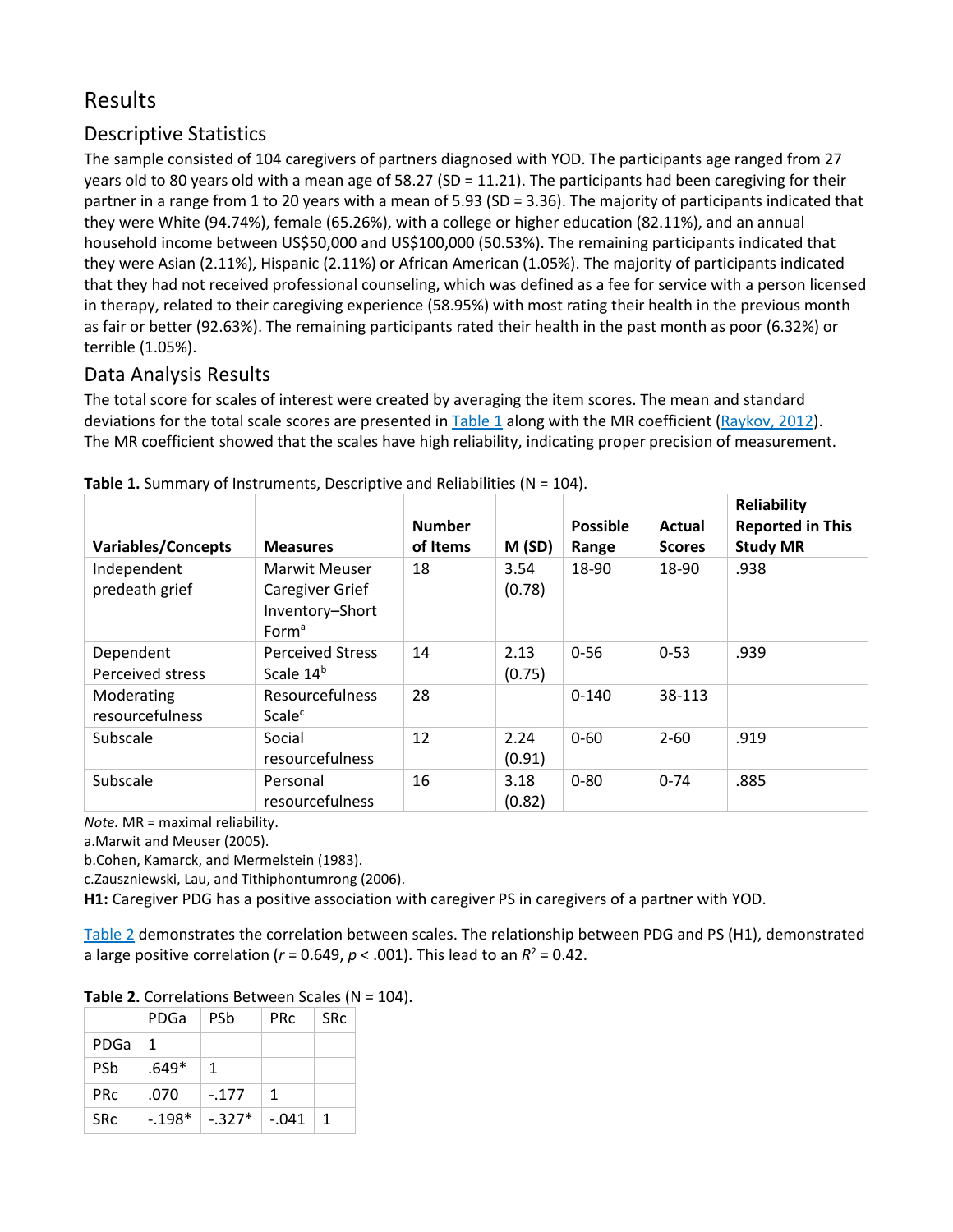*Note.* PDG = predeath grief; PS = perceived stress; PR = personal resourcefulness; SR = social resourcefulness.

- a. PDG as measured by Marwit Meuser Caregiver Greif Inventory—Short Form.
- b. PS as measured by Perceived Stress Scale 14.
- c. PR and SR as measured by the Resourcefulness Scale.

 $*p < .05$ 

**H2:** Personal resourcefulness moderates the relationship between PDG and caregiver PS in caregivers of a partner with YOD.

**H3:** Social resourcefulness moderates the relationship between PDG and caregiver PS in caregivers of a partner with YOD.

To answer H2 and H3, two regression models were estimated. The first is the main effects model where PS is predicted by PDG, social resourcefulness, and personal resourcefulness. The second model included the same predictors and added the interactions PDG × Social Resourcefulness and PDG × Personal Resourcefulness and tested for moderation of the relationship between PDG and PS [\(Figure 1\)](https://journals.sagepub.com/doi/10.1177/0193945918806689).



**Figure 1.** Path analysis (N = 104).

In the main effects model, PDG, personal resourcefulness, and social resourcefulness explained 51.5% of the variance in PS. When PDG, social resourcefulness, and personal resourcefulness are set to 0, the expected PS scores is 1.097 (SE = 0.362, p = .002). For the slopes, when PDG increases by 1 unit, PS increases by 0.596 units (SE = 0.596. p < .001). As social resourcefulness increases by 1 unit PS decreases, by 0.177 units (SE = 0.061, p = .004). Finally, as personal resourcefulness increases by 1 unit, PS decreases by 0.212 (SE = 0.067, p .001). These are the conditional effects, while keeping every other predictor constant.

When interactions are added to the regression, the R2 increases by .04. Looking at the slopes for the interactions, the null hypothesis is rejected being equal to 0 only for the interaction between PDG × Social Resourcefulness, indicating that the relation between PDG  $\rightarrow$  PS is only moderated by social resourcefulness levels. Moderation testing continued for social resourcefulness only since this was the only relevant interaction effect. Simple intercepts and slopes were tested to determine regression PDG  $\rightarrow$  PS at different levels of social resourcefulness. Medium social resourcefulness was set as the average social resourcefulness for the sample, low was set as the M  $-1$  SD, and high was set as the M  $+1$  SD. At all three levels the social resourcefulness slope was different from 0 (p < .05). As social resourcefulness increased the intercept decreased while the regression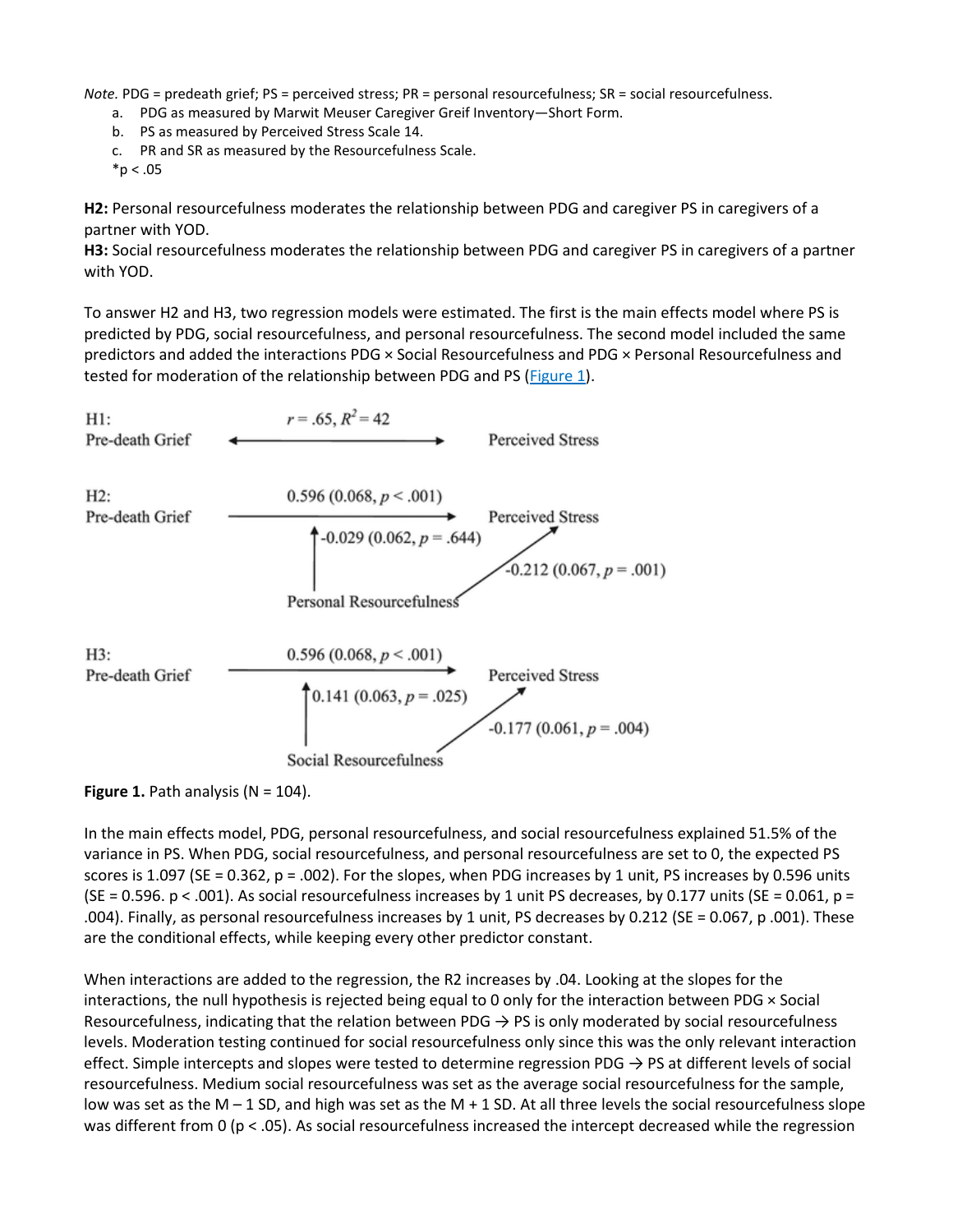slope increased with a low social resourcefulness slope of 0.536 (SE = 0.235, p = .023), medium resourcefulness slope of 0.664 (SE = 0.235 p = .001), and high resourcefulness slope of 0.793 (SE = 0.180, p = <.001). Finally, PDG  $\rightarrow$  PS was evaluated at continuous values of social resourcefulness. The intercept and slope were tested at social resourcefulness values ranging from ranging from 0 to 5 in 0.1 increments at 51 possible social resourcefulness values. For the intercept, as social resourcefulness increased the intercept decreased, ranging from 2.099 to −1.178. For the slope (PDG → PS) only when social resourcefulness was higher than 1, the null hypothesis of being equal to 0 (p < .05) was rejected. As social resourcefulness increased the slope PDG  $\rightarrow$  PS increased ranging from 0.503 to 1.052. This demonstrates that caregivers of partners with YOD with higher social resourcefulness skills also had stronger relation between PDG and PS.

## **Discussion**

To date, this is the first study that investigated the possible moderating effect of personal and social resourcefulness on the relationship between PDG and PS among YOD caregivers. The results of the current study indicated that there was a high positive correlation between PDG and PS. This in fact is similar, in part, to the results of previous research that showed that caregiver well-being is negatively impacted by PDG as the everincreasing caregiving demands place these caregivers at risk for long term mental and physical health consequences including possible premature death [\(Paun et al., 2015\)](https://journals.sagepub.com/doi/10.1177/0193945918806689).

In this study, PDG accounted for 42% shared variance of caregiver stress. Caregivers of YOD report high levels of caregiver stress [\(Ducharme et al., 2013\)](https://journals.sagepub.com/doi/10.1177/0193945918806689). Much of this stress can be accounted for with the multiple loses caregivers of partners diagnosed with YOD face. The multiple losses of PDG affecting finances and social and personal relationships combined with the loss of personhood of the partner diagnosed with YOD [\(Frank,](https://journals.sagepub.com/doi/10.1177/0193945918806689)  [2007;](https://journals.sagepub.com/doi/10.1177/0193945918806689) [Svanberg et al., 2011;](https://journals.sagepub.com/doi/10.1177/0193945918806689) [Wawrziczny et al., 2017\)](https://journals.sagepub.com/doi/10.1177/0193945918806689) contribute to the heavy burden and stress of caregiving partners of YOD [\(Allen et al., 2017;](https://journals.sagepub.com/doi/10.1177/0193945918806689) [Alzheimer's Association, 2018\)](https://journals.sagepub.com/doi/10.1177/0193945918806689). Programs, interventions, and resources that address the specific losses faced by caregiver of partners with YOD may decrease part of the caregiver stress.

Personal resourcefulness, self-help, was not found to moderate the relationship of PDG and PS in this study. The scale items indicators of personal resourcefulness address coping skills such as visualization and time management [\(Zauszniewski et al., 2006\)](https://journals.sagepub.com/doi/10.1177/0193945918806689) that may or may not have been learned and would have been derived after social resourcefulness or help seeking has occurred. In fact, YOD consists of a series of continual, compounded losses. Similar to a tsunami, waves of loss continue to roll in never quite allowing the caregiver to completely adjust to the previous loss. This continual disease progression may not allow the caregiver to fully develop necessary personal resourcefulness skills as they function from one crisis to the next.

The positive moderation of social resourcefulness, help seeking, on the relationship of PDG and PS in caregivers of partners with YOD means that as social resourcefulness increased, the relationship between PDG and PS increased. Although H3 predicted social resourcefulness would moderate the relationship, the a priori thought was for a negative moderation. The scale item indicators of social resourcefulness indicate that the assistance one is receiving from seeking help from others is helpful [\(Zauszniewski et al., 2006\)](https://journals.sagepub.com/doi/10.1177/0193945918806689). It is possible that caregivers of partners with YOD are not experiencing positive support from seeking help from others. Another possible explanation may be related to the age of caregivers reported in this study; with a mean age of 58 years old, the majority of caregivers in this study were of working age prior to retirement. These caregivers may have been searching for age appropriate resources and experienced increased stress as they reached out to find resources and found none. This thought is in alignment with [Carter, Oyebode, and Koopmans's \(2018\)](https://journals.sagepub.com/doi/10.1177/0193945918806689) report that resources and services for both people with and caregivers of persons with YOD are "largely lacking" (p. 470). Also, [Wawrziczny and colleagues \(2017\)](https://journals.sagepub.com/doi/10.1177/0193945918806689) found that caregivers of YOD experience frustration in their abilities to navigate the system to locate resources and services for their partner and for themselves. In a systematic review, [Millenaar and colleagues \(2016\)](https://journals.sagepub.com/doi/10.1177/0193945918806689) found six themes that support the difficulty of YOD caregivers in which two themes speak directly to the YOD caregiver's frustrations with accessing services and with finding appropriate services. YOD caregivers with high social resourcefulness as they search for and reach out for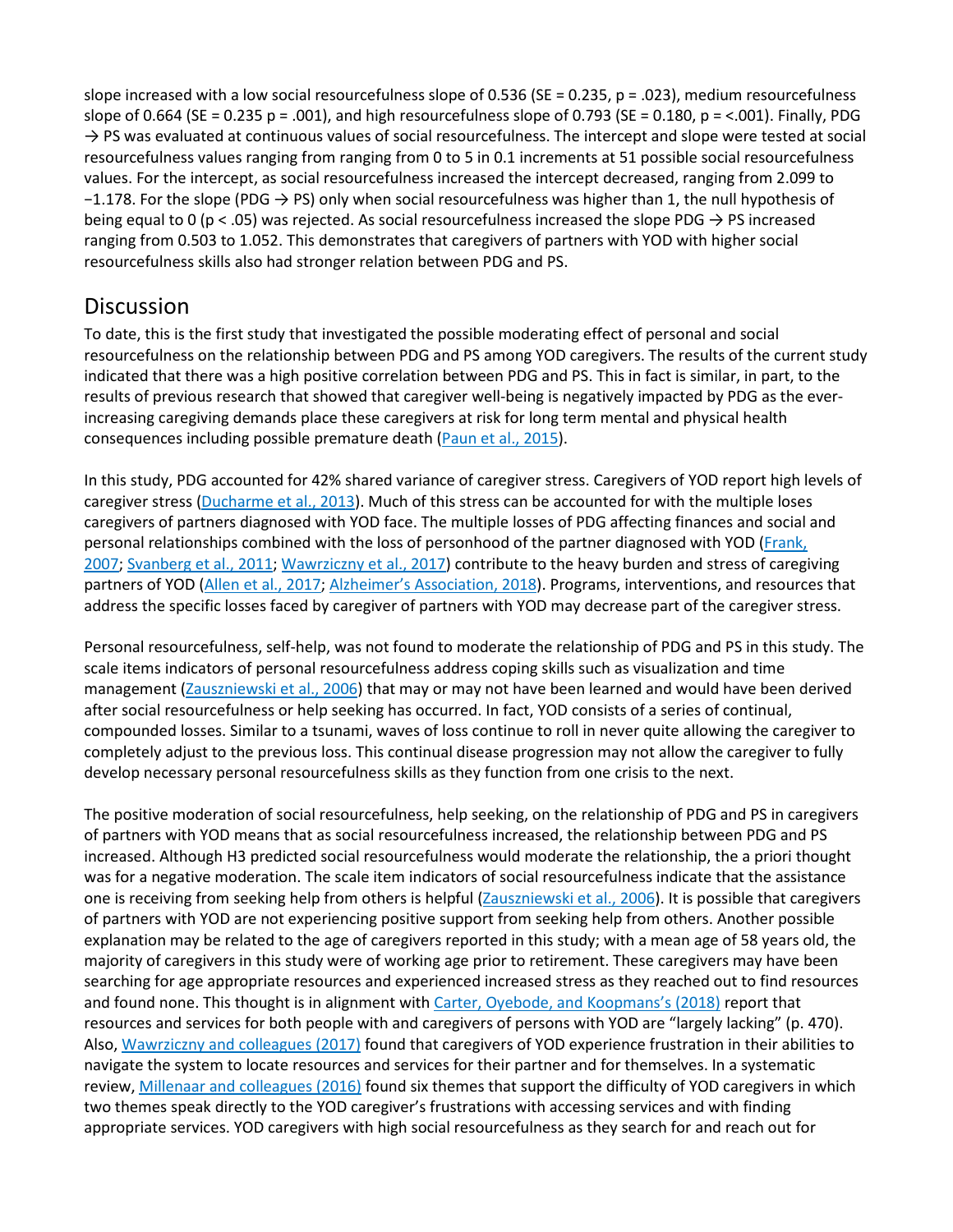resources and services to meet their needs may experience high levels of frustration which add to and increase their PDG and stress.

Previous research has shown positive outcomes on psychological well-being for traditional dementia caregivers who are resilient [\(Gibson, Andersen, & Acocks, 2014\)](https://journals.sagepub.com/doi/10.1177/0193945918806689). Resourcefulness has been shown to be a protective factor thereby enhancing resilience in caregivers [\(Bekhet, 2013;](https://journals.sagepub.com/doi/10.1177/0193945918806689) [Zauszniewski et al., 2006\)](https://journals.sagepub.com/doi/10.1177/0193945918806689). In fact, the ability to selfhelp and seek-help are behaviors that are important for managing stressful situations and coping with adverse events [\(Zauszniewski et al., 2006\)](https://journals.sagepub.com/doi/10.1177/0193945918806689). [Zauszniewski, Lekhak, Au, Yolpant, and Morris \(2015\)](https://journals.sagepub.com/doi/10.1177/0193945918806689) found in a sample size of 126 female caregivers that 75% had scores that indicated a moderate to high need for resourcefulness training. In addition, [Zauszniewski's et al. \(2015\)](https://journals.sagepub.com/doi/10.1177/0193945918806689) results indicated that caregivers of persons with dementia could benefit from resourcefulness skill training to decrease caregiver stress. In a descriptive, cross-sectional study with 73 dementia caregivers, [Bekhet \(2015\)](https://journals.sagepub.com/doi/10.1177/0193945918806689) found that caregivers with greater social resourcefulness had scores indicating greater psychological well-being. Resourcefulness skill building was associated with a decrease in caregiver burden and stress in these studies. In sum, previous research with traditional dementia caregivers showed that resourcefulness skills are a protective factor and can enhance adaptation and well-being [\(Zauszniewski et al., 2006\)](https://journals.sagepub.com/doi/10.1177/0193945918806689). Therefore, it is important to better understand the lived experience of being a caregiver of someone with YOD and the resources needed as well as quality of the social resourcefulness. For example, caregivers with high social resourcefulness might seek help from others (one of the items on the Social Resourcefulness Scale) but find that the support is not available or that others do not understand their needs as a caregiver, making their PDG and stress even higher. Although caregiving for someone with dementia is a challenge at any age, rather than having help of adult children, caregivers of partners with YOD may also be parenting children still in the home. Unlike those with traditional dementia, friends and families may still expect caregivers of partners with YOD to be reciprocally providing interest and support for family and community social interactions.

As the detrimental effects of caregiver stress has been well documented, an assessment of variables that can be protective and enhance resilience in the face of risk will lead to intervention studies that have the potential to decrease PS and enhance caregiver well-being. One risk factor that may contribute to caregiver stress is PDG. Developing resources and services that address YOD caregiver PDG may be one path to decrease caregiver stress. Researchers agree that the mediator variable addresses how or why events occur while the moderator variable addresses when events will hold [\(Baron & Kenny, 1986;](https://journals.sagepub.com/doi/10.1177/0193945918806689) [Bennett, 2000\)](https://journals.sagepub.com/doi/10.1177/0193945918806689). Therefore, future research might look at possible mediator effects of personal resourcefulness in relation to PDG and PS. More research is needed to properly identify needed resources and services for this population. Using methodological triangulation, that is, across methods design to combine both quantitative and qualitative data would be beneficial in providing more comprehensive data that would enhance understanding of the studied phenomena [\(Bekhet & Zauszniewski, 2012\)](https://journals.sagepub.com/doi/10.1177/0193945918806689). Therefore, further studies that incorporate methodological triangulation are recommended.

Caregivers of partners with YOD are searching for meaningful support and resources to address their needs [\(Ducharme et al., 2013;](https://journals.sagepub.com/doi/10.1177/0193945918806689) [Flynn & Mulcahy, 2013;](https://journals.sagepub.com/doi/10.1177/0193945918806689) [Gibson et al., 2014\)](https://journals.sagepub.com/doi/10.1177/0193945918806689). Development of proper programming, interventions, resources, and support systems, is predicted to decrease caregiver stress along with an overall increase in caregiver well-being [\(Deist & Greeff, 2015\)](https://journals.sagepub.com/doi/10.1177/0193945918806689). It is recommended that health care professionals consider the needs of the caregiving partner as well as the person diagnosed with YOD. Referrals to specialty services or programming related to loss along with education on loss and PDG may be helpful.

Limitations to this study include the use of convenience sample that was recruited by and responded using an online platform. Participants in this study needed to have access to and working knowledge of computers and the Internet. Therefore, the results of the study will be generalizable only to those who are using the Internet. There are potential covariants that were not addressed in this initial study such as the stage of the disease the person with dementia is in, the length of time the partner has been caregiving, current access and use of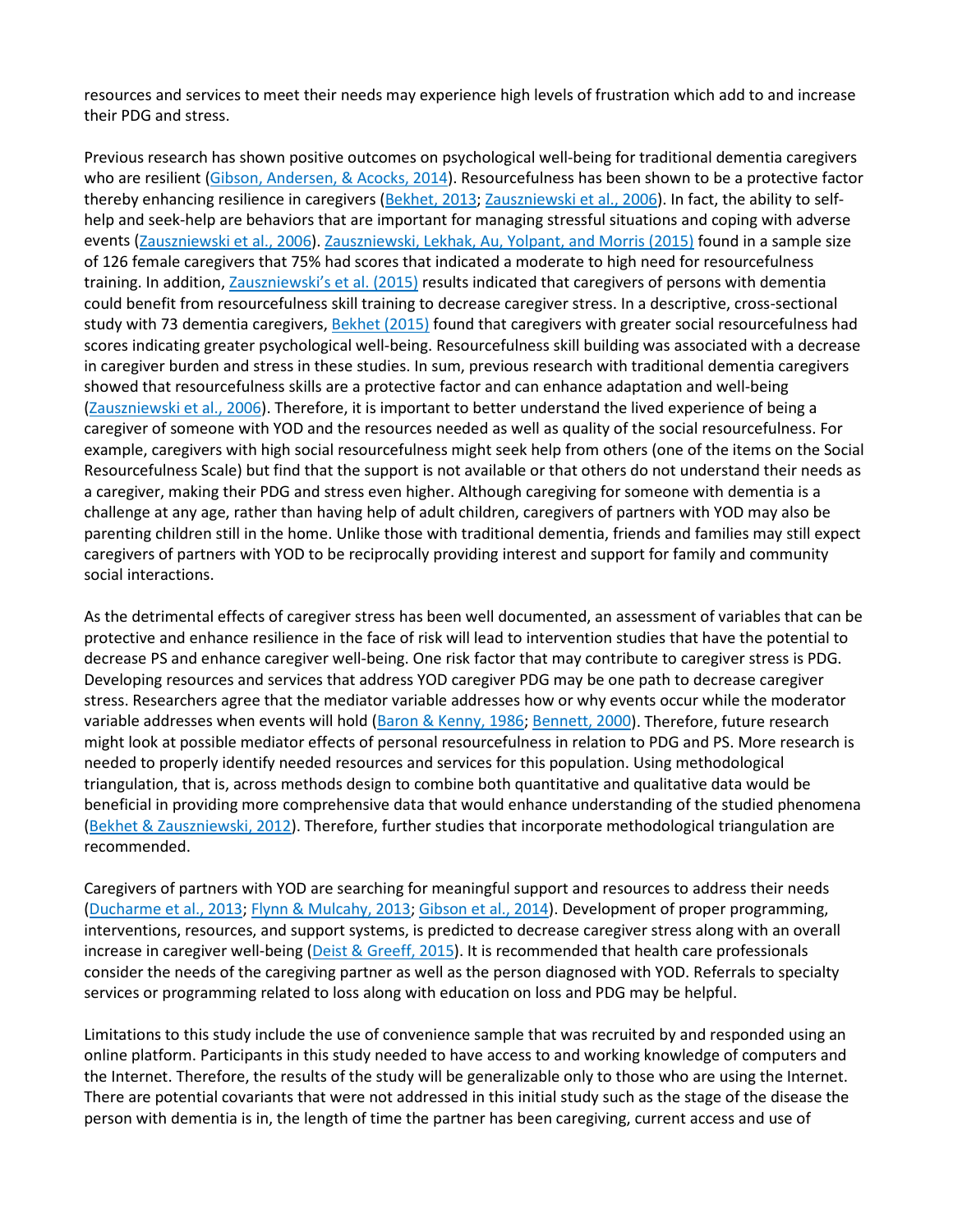resources, and use of a support system for caregiving. Additional limitation includes the cross-sectional design format as this takes into account a person's responses at one moment in time. Dementia caregiving is a lengthy experience with fluctuations expected in a person's responses which may be dependent on occurring events at the time. Future studies may include longitudinal studies that evaluate these variables and how they may change over time. In addition, future studies may identify the different characteristics of stress related to PDG in YOD caregiving partners.

## Declaration of Conflicting Interests

The author(s) declared no potential conflicts of interest with respect to the research, authorship, and/or publication of this article.

## Funding

The author(s) received no financial support for the research, authorship, and/or publication of this article.

## References

- Allen, A. P., Curran, E. A., Duggan, A., Cryan, J. F., Chorcorain, A. N., Dinan, T. G., . . . Clarke, G. (2017). A systematic review of the psychobiological burden of informal caregiving for patients with dementia: Focus on cognitive biological markers of stress. Neuroscience & Biobehavioral Reviews, 73, 123-164. doi:10.1016/j.neubiorev.2016.12.006
- Alzheimer's Association . (2006). Early onset dementia: A national challenge, a future crisis. Retrieved from [https://www.alz.org/national/documents/report\\_earlyonset\\_full.pdf](https://www.alz.org/national/documents/report_earlyonset_full.pdf)
- Alzheimer's Association . (2018). 2018 Alzheimer's disease facts and figures. Retrieved from <https://www.alz.org/media/HomeOffice/Facts%20and%20Figures/facts-and-figures.pdf>
- Alzheimer's Association and National Alliance for Caregiving . (2004). Families care: Alzheimer's caregiving in the United States. Retrieved from [https://www.alz.org/national/documents/report\\_familiescare.pdf](https://www.alz.org/national/documents/report_familiescare.pdf)
- American Psychological Association . (2014). The road to resilience. Retrieved from <http://www.apa.org/helpcenter/road-resilience.aspx>
- Baron, R. M., Kenny, D. A. (1986). The moderator-mediator variable distinction in social psychological research: Conceptual, strategic, and statistical considerations. Journal of Personality and Social Psychology, 51, 1173-1182.
- Bekhet, A. K. (2013). Effects of positive cognitions and resourcefulness on caregiver burden among caregivers of persons with dementia. International Journal of Mental Health Nursing, 2, 340-346. doi:10.1111/j.1447- 0349.2012.00877.x
- Bekhet, A. K. (2015). Resourcefulness in African American and Caucasian American caregivers of persons with dementia: Associations with perceived burden, depression, anxiety, positive cognitions, and psychological well-being. Perspectives in Psychiatric Care, 51, 285-294. doi:10.1111/ppc.12095
- Bekhet, A. K., Zauszniewski, J. (2012). Methodological triangulation: An approach to understanding data. Nurse Researcher, 20, 40-43. doi:10.7748/nr2012.11.20.2.40.c9442
- Bennett, J. A. (2000). Focus on research methods: Mediator and moderator variables in nursing research. Research in Nursing & Health, 23, 415-420.
- Carter, J. E., Oyebode, J. R., Koopmans, R. T. C. M. (2018). Young-onset dementia and the need for specialist care: A national and international perspective. Aging & Mental Health, 22, 468-473. doi:10.1080/13607863.2016.1257563
- Cohen, S., Kamarck, T., Mermelstein, R. (1983). A global measure of perceived stress. Journal of Health and Social Behavior, 24, 385-396.
- Darlington, R. B., Hayes, A. F. (2017). Regression analysis and linear models: Concepts, applications, and implementation. New York, NY: Guilford Press.
- Deist, M., Greeff, A. P. (2015). Resilience in families caring for a family member diagnosed with dementia. Educational Gerontology, 41, 93-105. doi:10.1080/03601277.2014.942146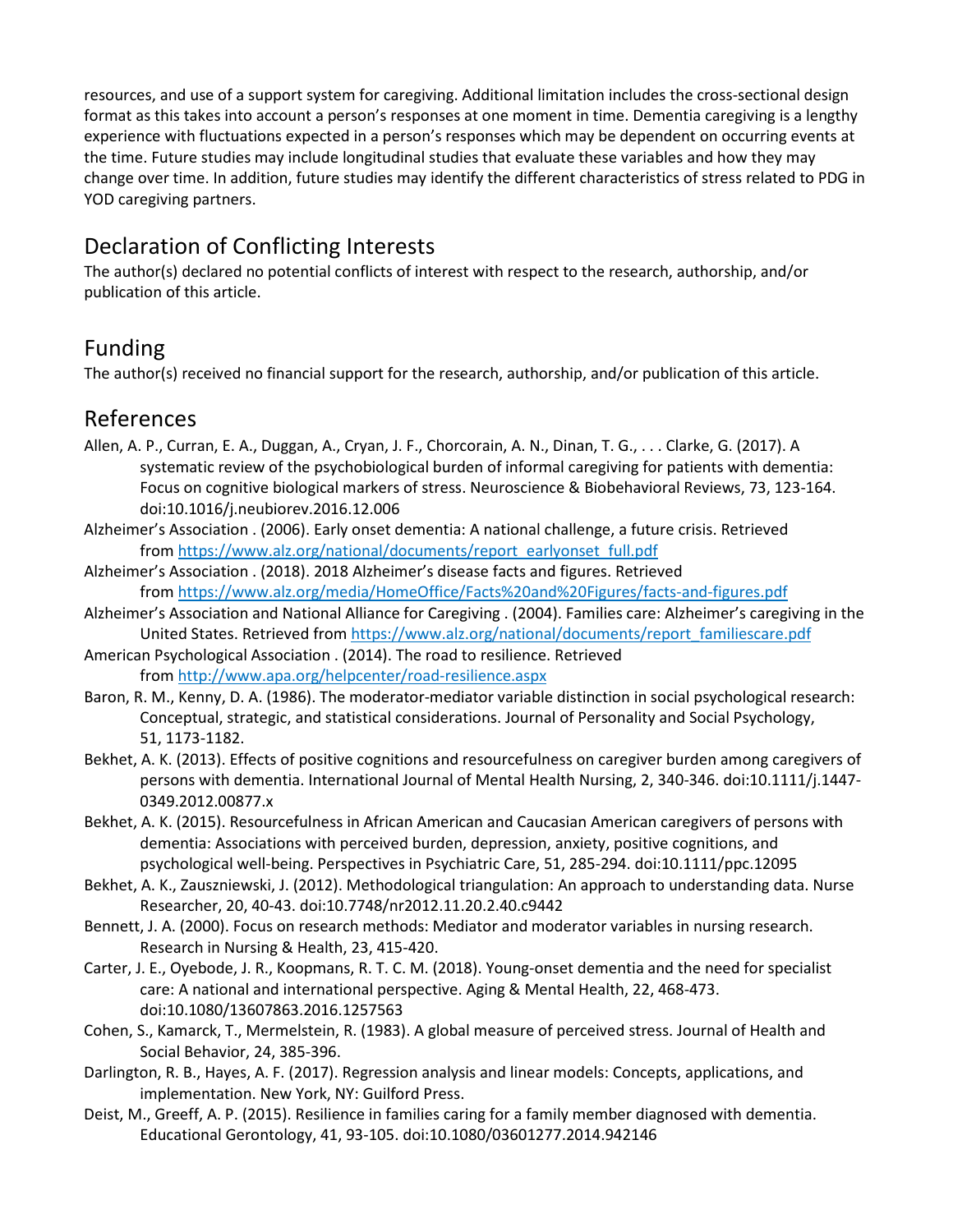- Ducharme, F., Kergoat, M., Antoine, P., Pasquier, F., Coulombe, R. (2013). The unique experience of spouses in early-onset dementia. The American Journal of Alzheimer's Disease & Other Dementias, 28, 634-641. doi:10.1177/1533317513494443
- Faul, F., Erdfelder, E., Lang, A.-G., Buchner, A. (2007). G\*Power 3: A flexible statistical power analysis program for the social, behavioral, and biomedical sciences. Behavior Research Methods, 39, 175-191. doi:10.3758/BF0319346
- Flynn, R., Mulcahy, H. (2013). Early onset dementia: The impact on family care-givers. British Journal of Community Nursing, 18, 598-606. doi:10.1177/1471301216661427
- Frank, J. B. (2007). Evidence for grief as the major barrier faced by Alzheimer caregivers: A qualitative analysis. American Journal of Alzheimer's Disease and Other Dementias, 22, 516-527. doi:10.1177/1533317507307787
- Gibson, A. K., Andersen, K. A., Acocks, S. (2014). Exploring the service and support needs of families with earlyonset alzheimer's disease. American Journal of Alzheimer's Disease & Other Dementias, 29, 596-600. doi:10.1177/1533317514558160
- Kline, R. B. (2016). Principles and practice of structural equation modeling (4th ed.). New York, NY: Guilford Press.
- Lindauer, A., Harvath, T. A. (2014). Pre-death grief in the context of dementia caregiving: A concept analysis. Journal of Advanced Nursing, 70, 2196-2207. doi:10.1111/jan.12411
- Marwit, S. J., Meuser, T. M. (2002). Development and initial validation of an inventory to assess grief in caregivers of persons with Alzheimer's disease. The Gerontologist, 42, 751-765.
- Marwit, S. J., Meuser, T. M. (2005). Development of a short form inventory to assess grief in caregivers of dementia patients. Death Studies, 29, 191-205. doi:10.1080/07481180590916335
- Meuser, T., Marwit, S., Sanders, S. (2004). Assessing grief in family caregivers. In Doka, K. J. (Ed.), Living with Grief: Alzheimer's disease (pp. 169-198). Washington DC: Hospice Foundation of America. doi:10.1177/533317509333902.
- Millenaar, J. K., Bakker, C., Koopmans, R. T. C. M., Verhey, F. R. J., Kurz, A., de Vugt, M. E. (2016). The care needs and experiences with the use of services of people with young- onset dementia and their caregivers: A systematic review. International Journal of Geriatric Psychiatry, 31, 1261-1276. doi:10.1002/gps.4502
- Paun, O., Farran, C. J., Fogg, L., Loukissa, D., Thomas, P. E., Hoyem, R. (2015). A chronic grief intervention for dementia family caregivers in long-term care. Western Journal of Nursing Research, 37, 6-27. doi:10.1177/0193945914521040
- Petriwskyj, A., Parker, D., O'Dwyer, S., Moyle, W., Nucifora, N. (2016). Interventions to build resilience in family caregivers of people living with dementia: A comprehensive systematic review. JBI Database of Systematic Reviews and Implementation Reports, 14, 238-273. doi:10.11124/JBISRIR-2016-002555
- Raykov, T. (2012). Scale construction and development using structural equation modeling. In Hoyle, R. H. (Ed.). Handbook of structural equation modeling (pp. 472-494). New York, NY: Guilford Press.
- R Core Team . (2018). R: A language and environment for statistical computing. Vienna, Austria: R Foundation for Statistical Computing. Available from [https://www.R-project.org/](https://www.r-project.org/)
- Romero, M. M., Ott, C. H., Kelber, S. T. (2014). Predictors of grief in bereaved family caregivers of person's with Alzheimer's disease: A prospective study. Death Studies, 38, 395-403. doi:10.1080/07481187.2013.809031
- Rosenbaum, M. (1990). Learned resourcefulness on coping skills, self-control, and adaptive behavior. New York, NY: Springer.
- Rosseel, Y. (2012). lavaan: An R package for structural equation modeling. Journal of Statistical Software, 48(2), 1-36.
- Rutter, M. (1985). Resilience in the face of adversity: Protective factors and resistance to psychiatric disorder. British Journal of Psychiatry, 147, 598-611. doi:10.1192/bjp.147.6.598
- semTools Contributors . (2018). semTools: Useful tools for structural equation modeling (R Package Version 0.4- 15.918). Retrieved from [https://CRAN.R-project.org/package=semTools](https://cran.r-project.org/package=semTools)